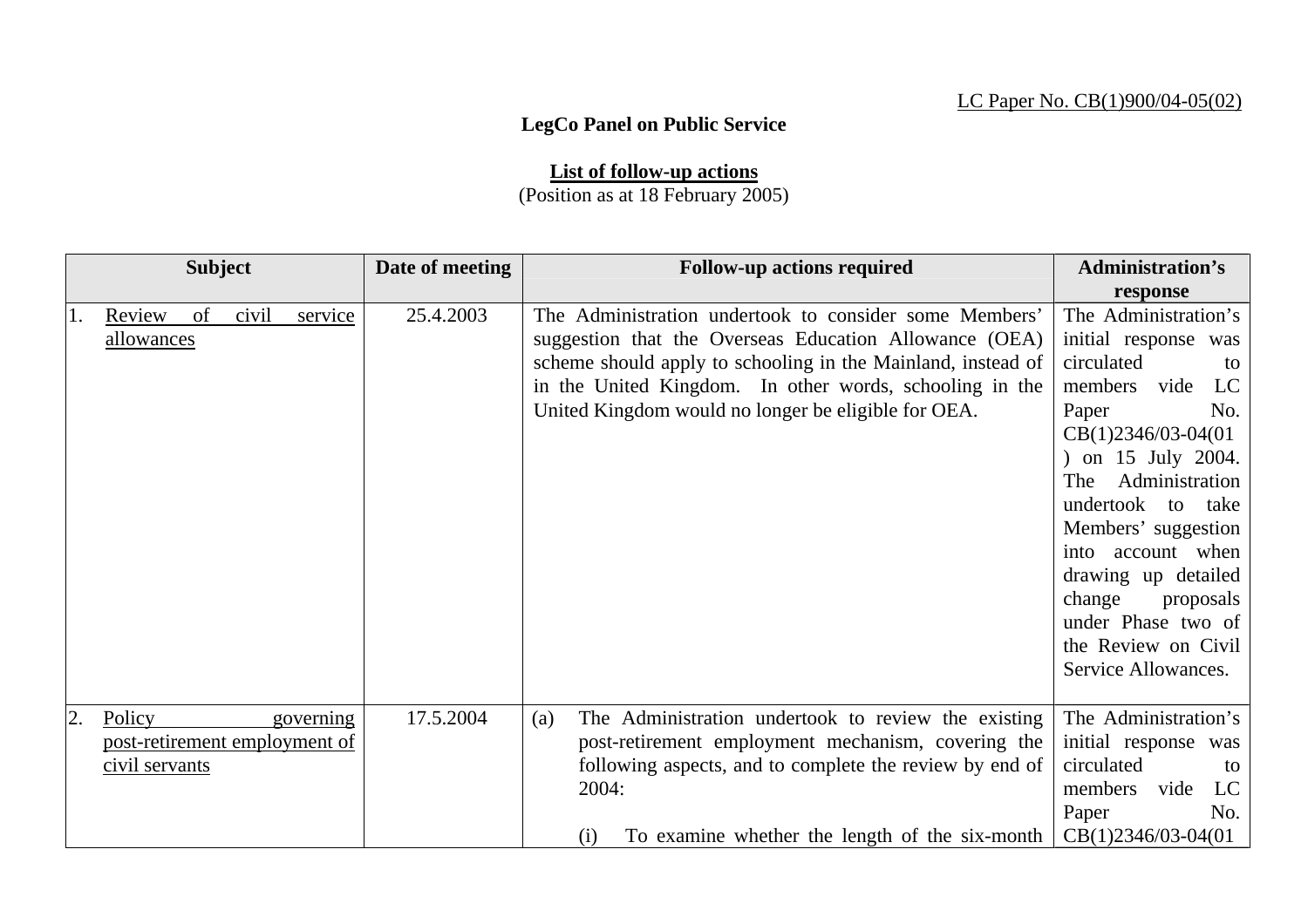| <b>Subject</b> | Date of meeting | <b>Follow-up actions required</b>                                                                                                                                                                                                                                                                                                                                                                                                                                                                                                                                                             | <b>Administration's</b>                                                                                                                                                                                                                                      |
|----------------|-----------------|-----------------------------------------------------------------------------------------------------------------------------------------------------------------------------------------------------------------------------------------------------------------------------------------------------------------------------------------------------------------------------------------------------------------------------------------------------------------------------------------------------------------------------------------------------------------------------------------------|--------------------------------------------------------------------------------------------------------------------------------------------------------------------------------------------------------------------------------------------------------------|
|                |                 |                                                                                                                                                                                                                                                                                                                                                                                                                                                                                                                                                                                               | response                                                                                                                                                                                                                                                     |
|                |                 | sanitization period was appropriate and to make<br>reference to overseas practices in this aspect; to<br>consider members' views, as follows:<br>The sanitization period for retired directorate<br>officers should be lengthened, e.g. two or three<br>years; and<br>The sanitization period should be counted from<br>the date on which the retired officers left the<br>civil service, instead of the date of cessation of<br>active service. In other words, the officers<br>should not be allowed to take up any other<br>employment during the period of their<br>pre-retirement leave. | on 15 July 2004.<br>In response to the<br>Panel's request, the<br>Administration<br>undertook to report to<br>Panel<br>the<br>the<br>of<br>the<br>outcome<br>review<br>the<br>on<br>existing<br>post-retirement<br>employment<br>mechanism in March<br>2005. |
|                |                 | (ii)<br>To examine how the transparency of the<br>mechanism could be enhanced, taking into account<br>the need to strike a balance between the rights of<br>individual civil servants to pursue employment or<br>business after retirement on the one hand and the<br>public interests and the aspirations of the<br>community regarding the integrity and impartiality<br>of the civil service on the other.                                                                                                                                                                                 | The proposed item is<br>included in the list of<br>outstanding items for<br>discussion by the<br>Panel.                                                                                                                                                      |
|                |                 | (iii) In connection with item (ii) above, to seek legal<br>advice on whether the disclosure of information<br>would infringe the privacy rights of the retired<br>officers concerned.                                                                                                                                                                                                                                                                                                                                                                                                         |                                                                                                                                                                                                                                                              |
|                |                 | To consider whether more restrictions should be<br>(iv)<br>imposed on the post-retirement employment of                                                                                                                                                                                                                                                                                                                                                                                                                                                                                       |                                                                                                                                                                                                                                                              |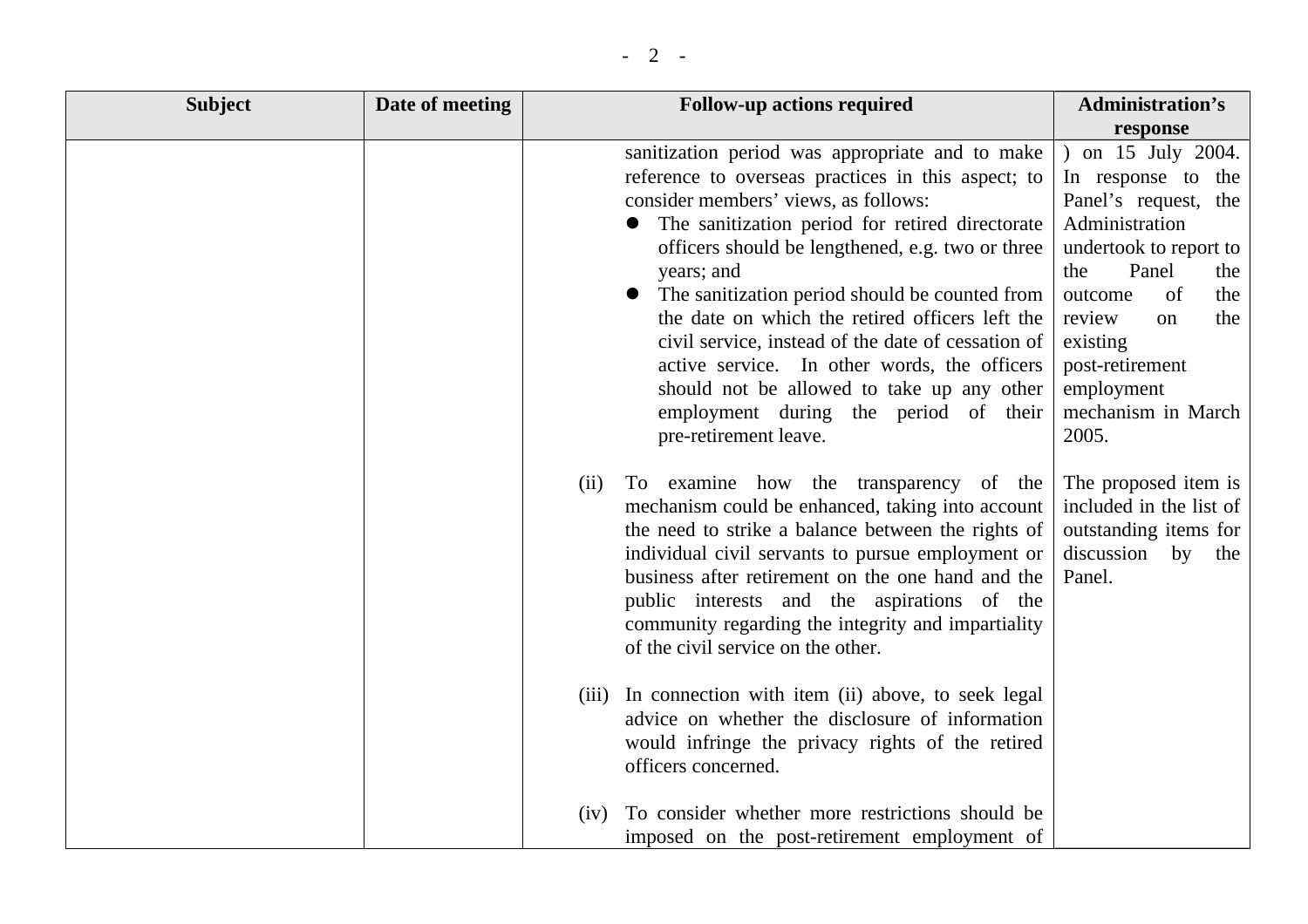|  | $\overline{\phantom{0}}$ |  |
|--|--------------------------|--|
|--|--------------------------|--|

| <b>Subject</b>                                       |                         | Date of meeting | <b>Follow-up actions required</b>                                                                                                                                                                                                                                                                                                                                                                                             | <b>Administration's</b>                   |
|------------------------------------------------------|-------------------------|-----------------|-------------------------------------------------------------------------------------------------------------------------------------------------------------------------------------------------------------------------------------------------------------------------------------------------------------------------------------------------------------------------------------------------------------------------------|-------------------------------------------|
|                                                      |                         |                 |                                                                                                                                                                                                                                                                                                                                                                                                                               | response                                  |
|                                                      |                         |                 | directorate officers.<br>To consult the following parties on the review:<br>(V)<br>The Advisory Committee on Post-retirement<br>Employment;<br>Civil servants; and<br>The Department of Justice.                                                                                                                                                                                                                              |                                           |
|                                                      |                         |                 | (vi) To consider how the mechanism should be applied<br>to officers joining the civil service under the new<br>entry terms on or after 1 June 2000, i.e. those who<br>would be eligible for Civil Service Provident Fund<br>instead of pension upon retirement.<br>The Administration undertook to convey members'<br>(b)<br>views expressed at the Panel meeting to the Advisory<br>Committee on Post-retirement Employment. |                                           |
| Policy<br>3.<br>post-retirement<br>of civil servants | governing<br>employment | 21.12.2004      | The Administration undertook to report the outcome of<br>(a)<br>its review of the existing post-retirement employment<br>mechanism to the Panel in March 2005.<br>The Administration undertook to look into the approved<br>(b)<br>cases of post-retirement employment of civil servants<br>and:                                                                                                                              | The Administration's<br>response awaited. |
|                                                      |                         |                 | remind the retired civil servants concerned of the<br>(i)<br>terms of approval, such as the type of activities that<br>they were not permitted to take part in during their<br>approved employment; and                                                                                                                                                                                                                       |                                           |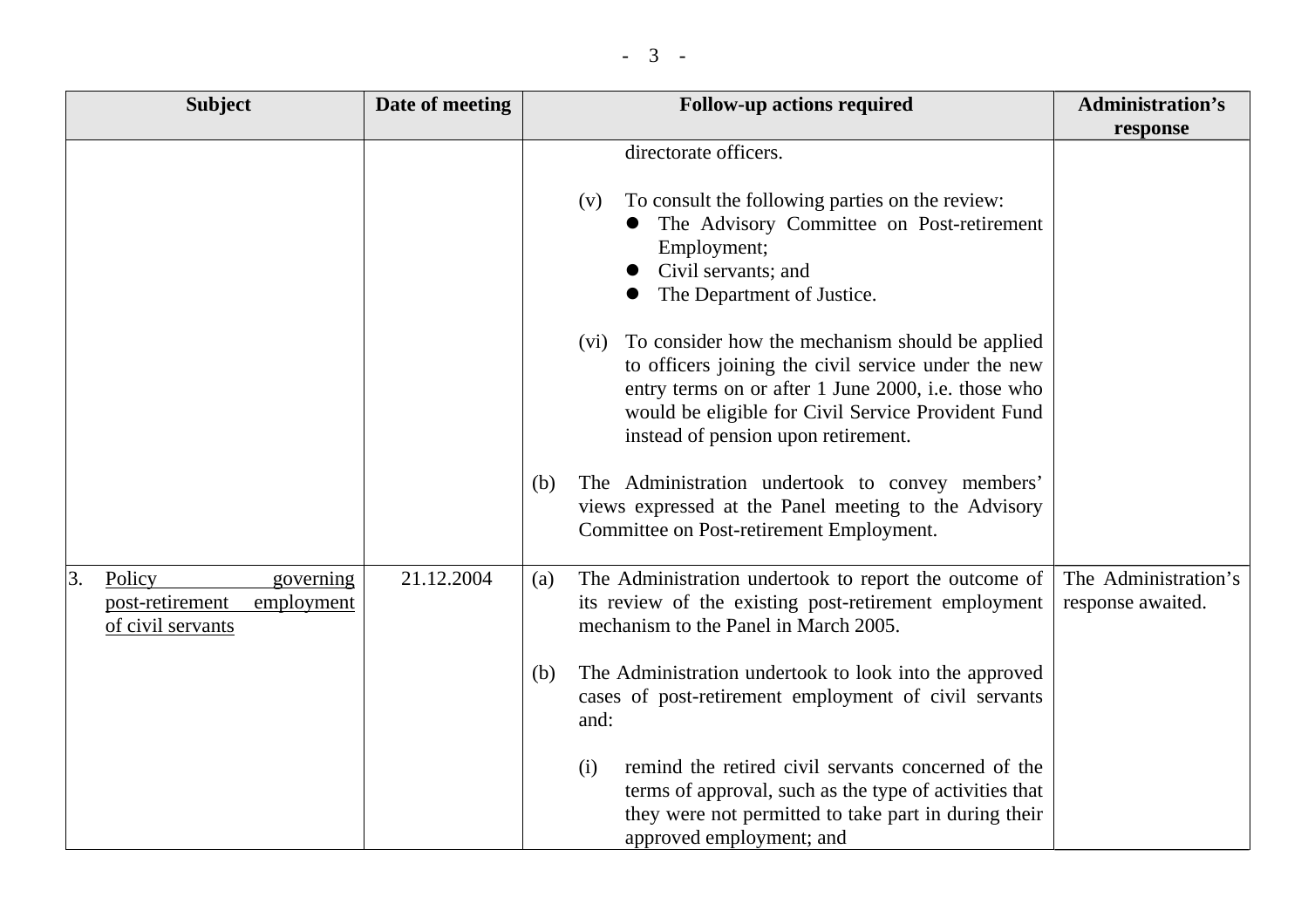|--|--|

| <b>Subject</b> |                                                                   | Date of meeting | <b>Follow-up actions required</b>                                                                                                                                                                                                                                                                                                                                                                                                                                                                                                             | <b>Administration's</b>                                                                                                                                  |
|----------------|-------------------------------------------------------------------|-----------------|-----------------------------------------------------------------------------------------------------------------------------------------------------------------------------------------------------------------------------------------------------------------------------------------------------------------------------------------------------------------------------------------------------------------------------------------------------------------------------------------------------------------------------------------------|----------------------------------------------------------------------------------------------------------------------------------------------------------|
|                |                                                                   |                 |                                                                                                                                                                                                                                                                                                                                                                                                                                                                                                                                               | response                                                                                                                                                 |
|                |                                                                   |                 | strengthen the monitoring mechanism to ensure<br>(ii)<br>that the retired civil servants concerned had<br>complied with the terms of approval.                                                                                                                                                                                                                                                                                                                                                                                                |                                                                                                                                                          |
|                |                                                                   |                 | The Administration undertook to follow up on further<br>(c)<br>complaints about the possible conflict of interests<br>between the post-retirement employment of the former<br>Deputy Director of Housing and her previous service in<br>the Government, including an allegation that she had<br>been involved in lobbying District Council members to<br>support the proposal of change of land use for a site in<br>Tsing Yi, and to provide a report on the outcome of the<br>investigation within two months, i.e. by 21 February<br>2005. |                                                                                                                                                          |
|                | Service<br>Civil<br>Customer<br>4.<br><b>Service Award Scheme</b> | 21.12.04        | The Administration undertook to consider a member's<br>proposal of putting in place a new award scheme to commend<br>those retired civil servants who had participated in voluntary<br>and/or charitable activities after their retirement, and to<br>provide a paper to report the outcome to the Panel in due<br>course.                                                                                                                                                                                                                    | The Administration's<br>response awaited.                                                                                                                |
|                | Containing the size of the civil<br>5.<br>service                 | 17.1.05         | In response to members' concern about the exemption<br>(a)<br>from the general recruitment freeze granted for 16<br>Government departments to conduct recruitment, the<br>Administration undertook to provide information on the<br>number, grades and ranks of the posts involved, with a<br>breakdown by bureaux/departments.                                                                                                                                                                                                               | The Administration's<br>response on (a) was<br>circulated<br>to<br>members<br>vide<br>LC<br>No.<br>Paper<br>$CB(1)940/04-05(01)$<br>on 18 February 2005. |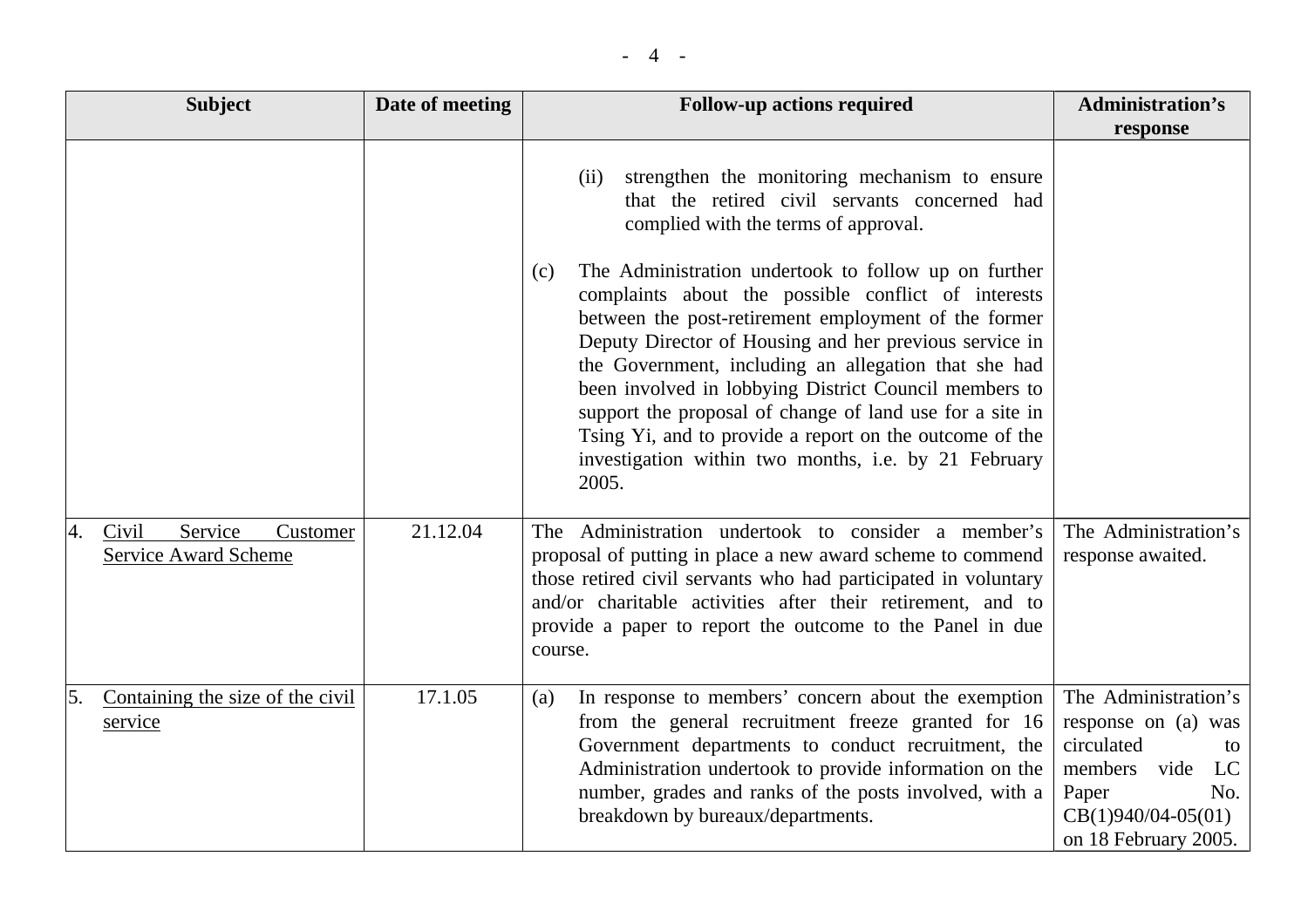| - |
|---|
|---|

| <b>Subject</b>                                                               | Date of meeting | <b>Follow-up actions required</b>                                                                                                                                                                                                                                                                                                                                                                                                                                                                                                                                                                                                                                                                                                                                                                                                                 | <b>Administration's</b><br>response                       |
|------------------------------------------------------------------------------|-----------------|---------------------------------------------------------------------------------------------------------------------------------------------------------------------------------------------------------------------------------------------------------------------------------------------------------------------------------------------------------------------------------------------------------------------------------------------------------------------------------------------------------------------------------------------------------------------------------------------------------------------------------------------------------------------------------------------------------------------------------------------------------------------------------------------------------------------------------------------------|-----------------------------------------------------------|
|                                                                              |                 | In response to members' concern about the need for<br>(b)<br>deletion of the vacant<br>directorate<br>posts, the<br>Administration undertook to provide the following<br>information with a breakdown by bureaux/departments:<br>(i) Number of directorate posts on the civil service<br>establishment;<br>(ii) Number of directorate posts filled;<br>(iii) Number of directorate posts left vacant; and<br>(iv) Number of directorate posts frozen.                                                                                                                                                                                                                                                                                                                                                                                             | The Administration's<br>response<br>(b)<br>on<br>awaited. |
| Policy<br>6.<br>governing<br>post-retirement employment of<br>civil servants | 17.1.05         | In response to members' concern about the approval given for<br>directorate officers to take up post-retirement employment<br>during their final leave period:<br>the Administration undertook to seek legal advice on<br>(a)<br>whether the Administration's<br>disclosure of<br>the<br>individual<br>applications<br>information<br>for<br>about<br>post-retirement employment would infringe the privacy<br>rights of the applicants concerned; if yes, to consider to<br>what extent and in what ways information on the<br>applications could be disclosed.<br>subject to the legal advice on item (a) above, the<br>(b)<br>Administration was requested to provide as far as<br>possible the following information about the applications<br>for post-retirement employment submitted by directorate<br>officers in the years 2002 to 2004: | The Administration's<br>response awaited.                 |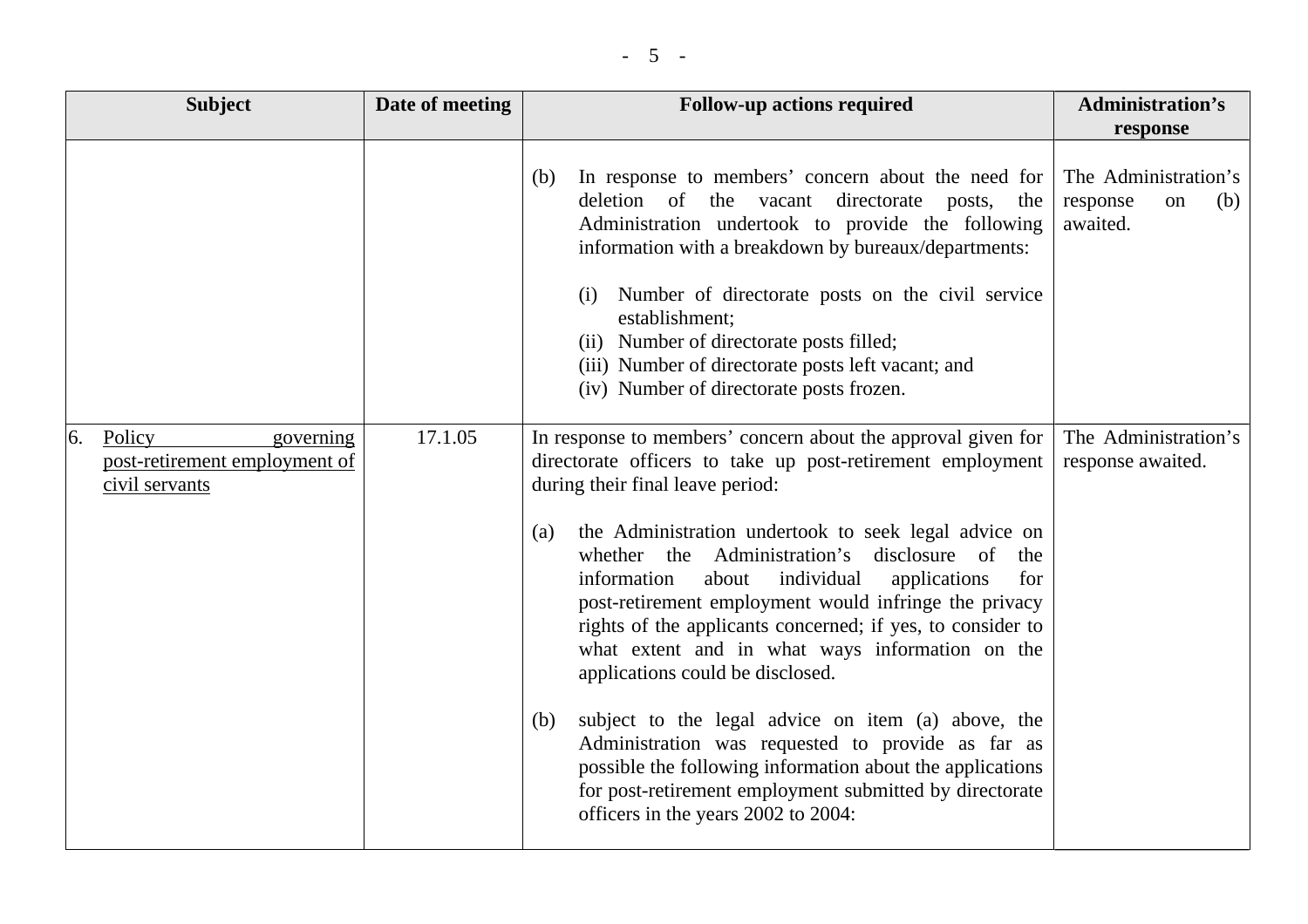|  | $\overline{\phantom{a}}$ |  |
|--|--------------------------|--|
|--|--------------------------|--|

| <b>Subject</b> | Date of meeting | <b>Follow-up actions required</b>                                                                                                                                                                                                                                                                                                                                                                                                                                                                                                                                                                                                                                                                                                                                                                                                                                                                                                                                                                                                                                                           | <b>Administration's</b> |
|----------------|-----------------|---------------------------------------------------------------------------------------------------------------------------------------------------------------------------------------------------------------------------------------------------------------------------------------------------------------------------------------------------------------------------------------------------------------------------------------------------------------------------------------------------------------------------------------------------------------------------------------------------------------------------------------------------------------------------------------------------------------------------------------------------------------------------------------------------------------------------------------------------------------------------------------------------------------------------------------------------------------------------------------------------------------------------------------------------------------------------------------------|-------------------------|
|                |                 |                                                                                                                                                                                                                                                                                                                                                                                                                                                                                                                                                                                                                                                                                                                                                                                                                                                                                                                                                                                                                                                                                             | response                |
|                |                 | Names of the applicants, the last posts they held in<br>(i)<br>the Government and the ranks concerned;                                                                                                                                                                                                                                                                                                                                                                                                                                                                                                                                                                                                                                                                                                                                                                                                                                                                                                                                                                                      |                         |
|                |                 | The prospective employment to be taken up by the<br>(ii)<br>applicants;                                                                                                                                                                                                                                                                                                                                                                                                                                                                                                                                                                                                                                                                                                                                                                                                                                                                                                                                                                                                                     |                         |
|                |                 | (iii) For those approved applications, to provide the<br>following information:<br>whether the applicants concerned were<br>$\bullet$<br>allowed to take up the employment during<br>their final leave period; if yes, the reasons;<br>the length of their final leave period; and for<br>$\bullet$<br>those applicants whose final leave period<br>exceeded the normal upper limit of one year,<br>the reasons for giving approval for them to<br>accumulate such a long period of leave; and<br>the length of the sanitization period imposed<br>on the applicants;<br>(iv) For those applications which were not approved, to<br>provide reasons for not approving the applications.<br>To consider a Member's suggestion that the Central<br>(c)<br>Policy Unit or the Civil Service Bureau should conduct<br>an opinion poll to ascertain the expectations of the public<br>on the policy governing the post-retirement employment<br>of civil servants, in particular, on whether directorate<br>officers should be allowed to take up employment during<br>their final leave period. |                         |